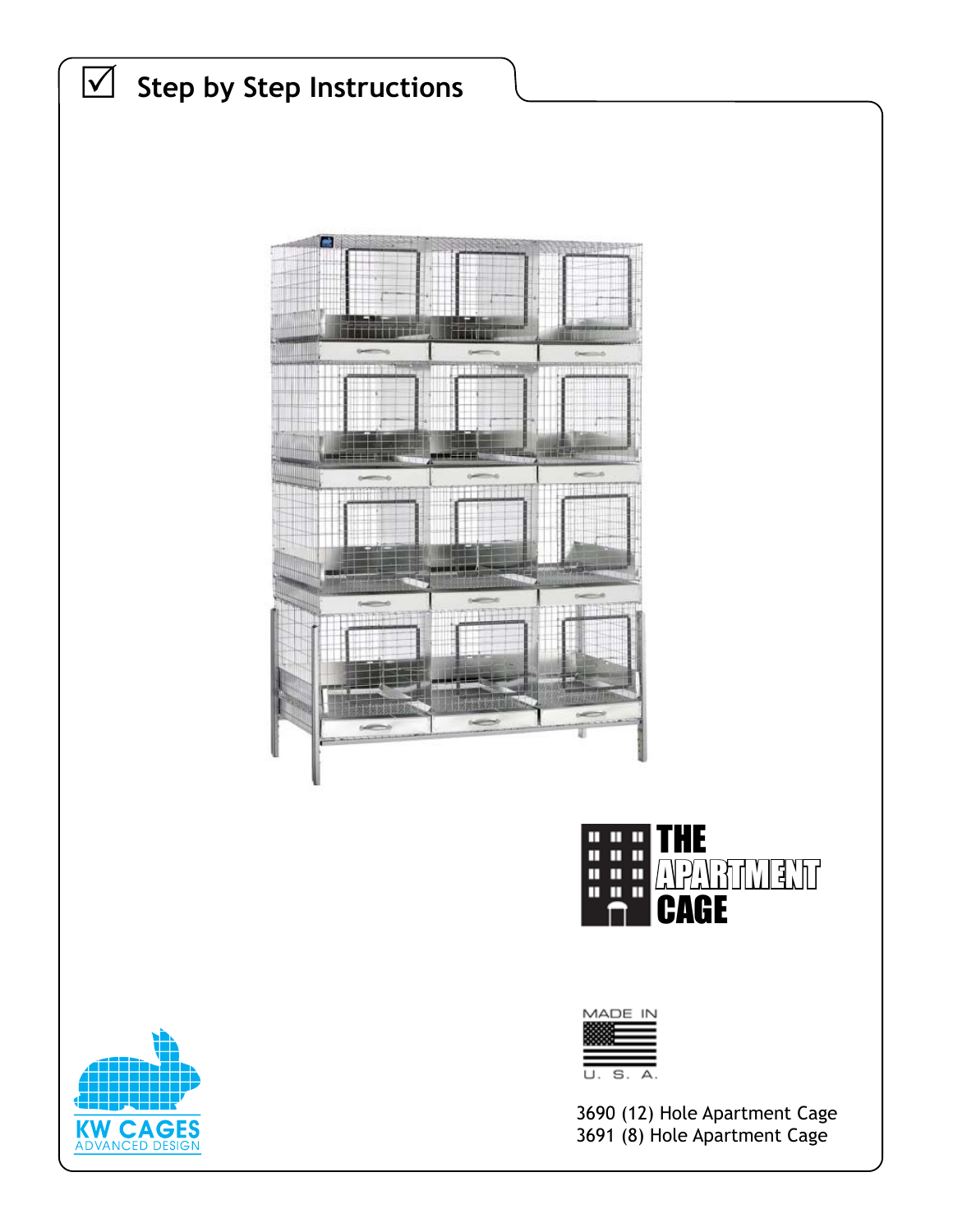# R **Apartment Cage Parts List**

| Description                                                | Quantity<br>3690 (12 Hole) | Quantity<br>3691 (8 Hole) |            |
|------------------------------------------------------------|----------------------------|---------------------------|------------|
| Cage Front/Floor/Back Subassembly<br>(with pre-hung doors) | 4                          | $\overline{\mathbf{4}}$   |            |
| Cage Top                                                   | $\overline{\mathbf{4}}$    | $\overline{4}$            |            |
| <b>Cage Feet</b>                                           | 8                          | 8                         |            |
| <b>Cage Partition Subassembly</b>                          | 8                          | $\overline{\mathbf{4}}$   |            |
| Side Deflector                                             | 8                          | 8                         |            |
| <b>Back Deflector Guard</b>                                | 12                         | 8                         |            |
| <b>Plastic Door Guard</b>                                  | 48                         | 32                        |            |
| Welded Leg Frame                                           | $\overline{2}$             | $\overline{2}$            |            |
| <b>Frame Cross Member</b>                                  | $\overline{2}$             | $\overline{2}$            |            |
| Refuse Pan                                                 | 12                         | 8                         |            |
| 3" x 3" Wire Tray Stop                                     | 12                         | 8                         |            |
| <b>Screws</b>                                              | 12                         | 12                        |            |
| <b>Hat Nut</b>                                             | 12                         | 12                        | $\bigcirc$ |
| Bag, Cage Clips                                            | $\mathbf{1}$               | 1                         | AO         |
| <b>Instruction Manual</b>                                  | $\mathbf{1}$               | 1                         |            |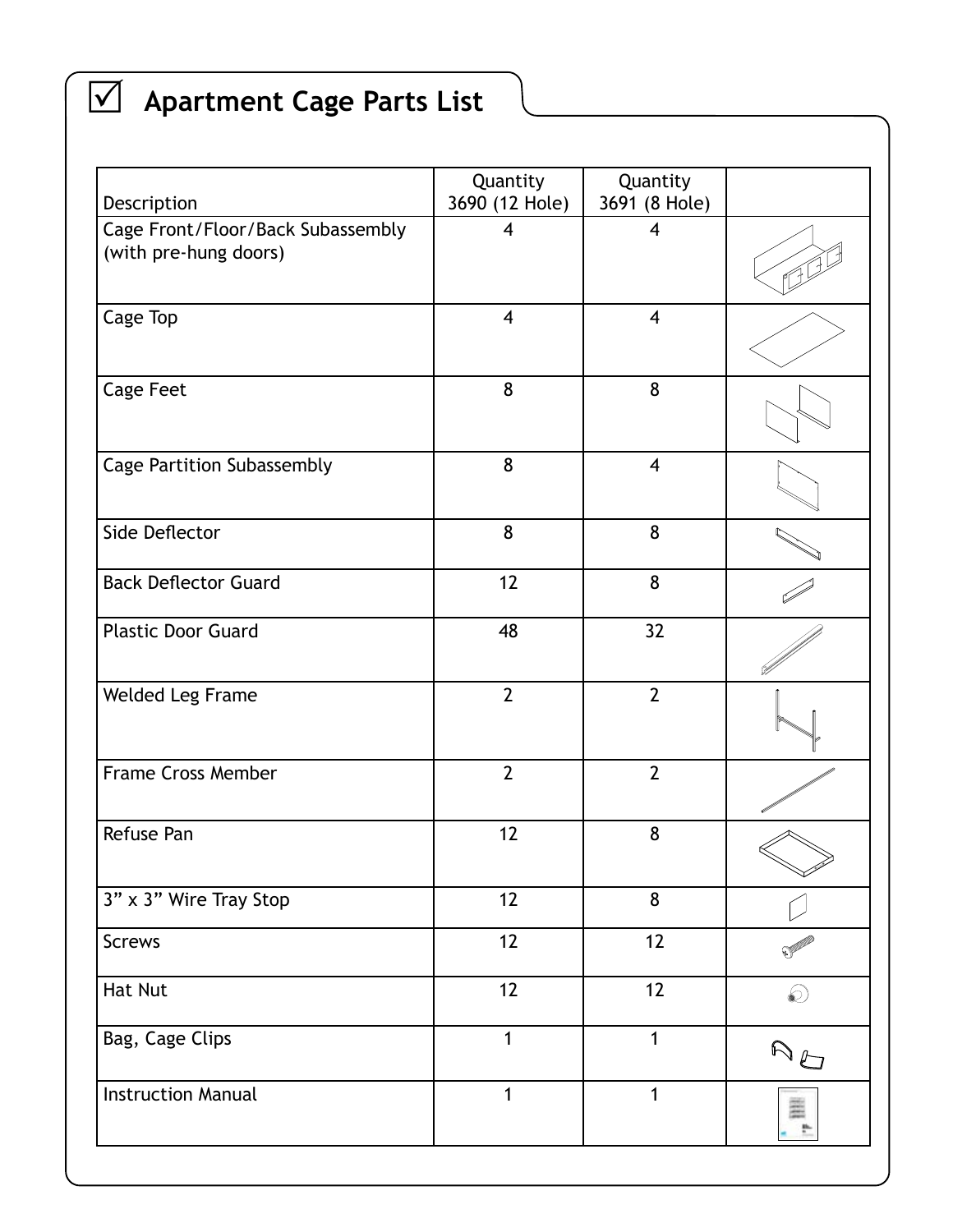![](_page_2_Picture_0.jpeg)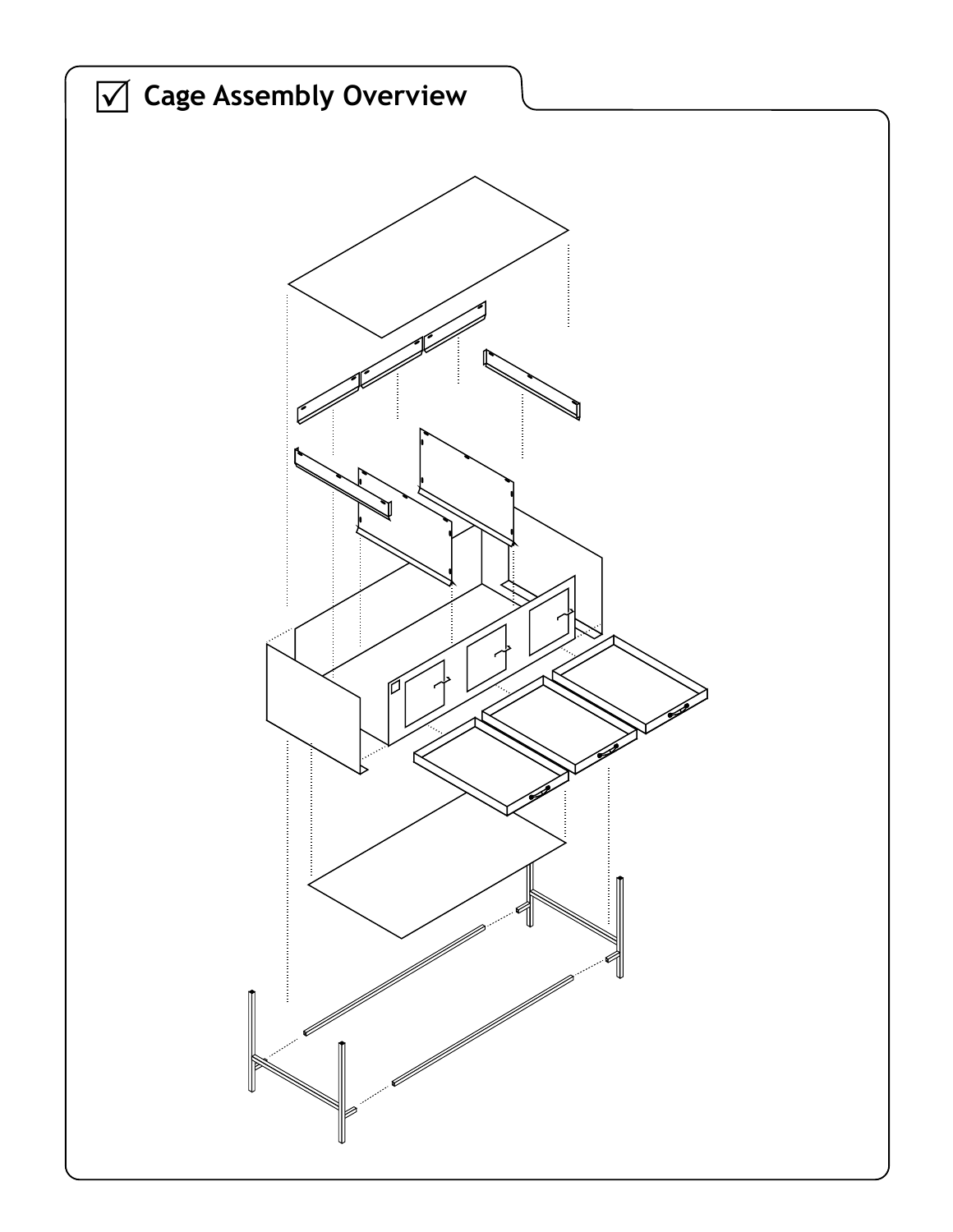#### **Attach Cage Ends** 1

Swing the cage front and back in to position as shown. Attach the cage ends (with L-shaped "feet" toward the ground). Place a cage clip into a pair of cage clip pliers with the open part of the clip facing outward. Hook the two wires you wish to join in the small part of the "J" and squeeze the pliers to make a connection. Clips should be placed in each corner, then spaced out every 4 inches.

#### **Attach Partitions**  $2|$

Place the partitions in to divide the cage. The deflector angles should be touching the cage floor. Using clip pliers apply clips on all 4 sides using the slots provided. Turn the cage over to access the bottom. If you have cage ring pliers, use cage rings in bottom four slots. As an alternative, plastic cable ties are furnished for the bottom hard-to-reach holes to make atatchment easier.

![](_page_3_Picture_4.jpeg)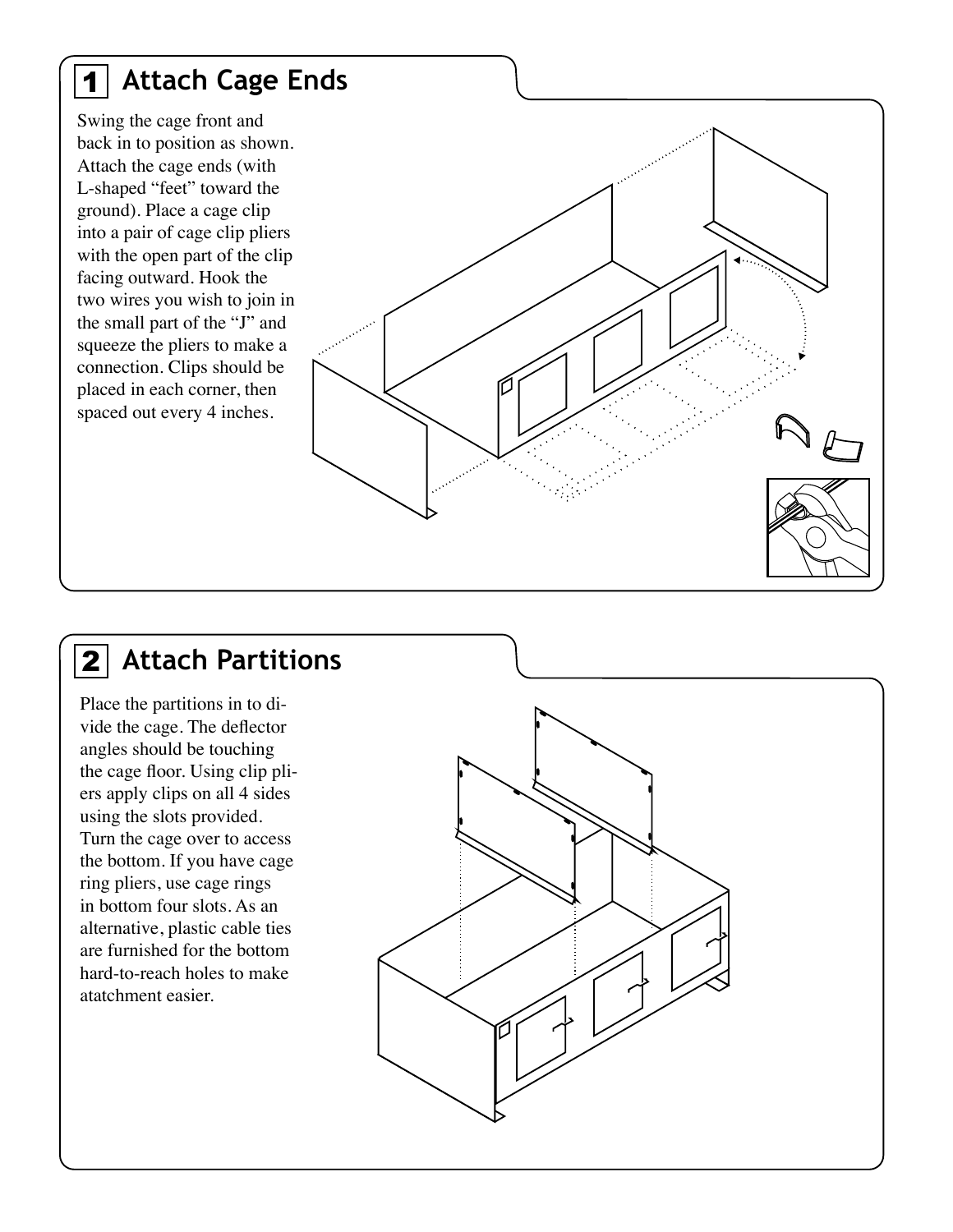#### **Attach Side Deflectors** 3

Place the side deflectors inside the cage so that the beveled edge slopes toward and touches the floor. Use one cage clip in each slot to fasten. Once fastened, be sure deflector is pressed fall against wall and in each corner before proceeding.

![](_page_4_Figure_2.jpeg)

#### **Attach Back Deflectors** 4

Similarly position and attach the back deflectors using one clip in each slot.

![](_page_4_Figure_5.jpeg)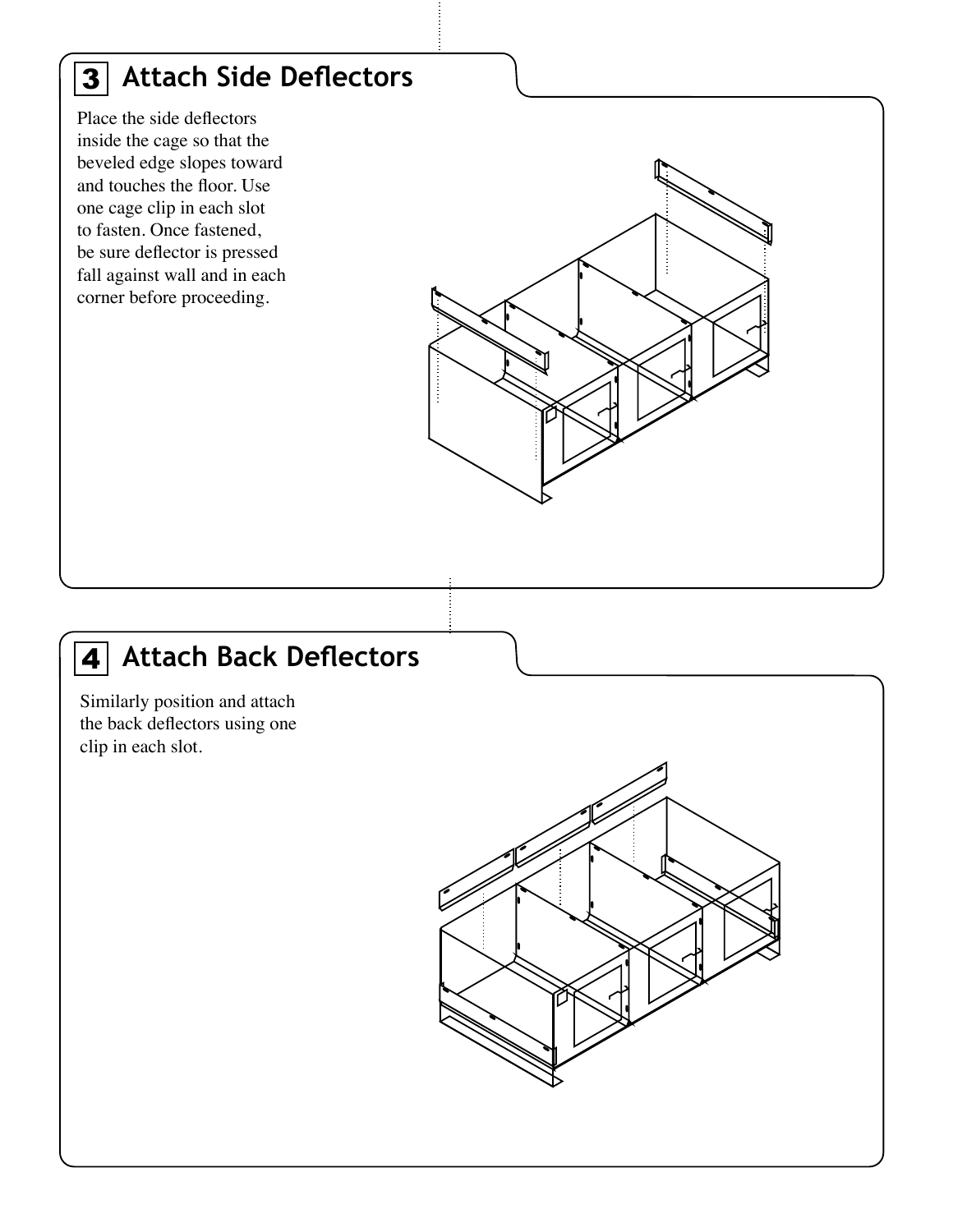### **Attach Cage Top** 5

Lay the cage top in place so that the wires spaced 1" apart are facing upwards. Use one clip in each corner and then space clips out every 4 inches around perimeter.

This is a good time to snap the pastic door guards over the edges of the door opening.

![](_page_5_Figure_3.jpeg)

#### **Attach Subfloor** 6

Attach the subfloor so that it spans between each cage foot. Be sure the wires spaced 1" apart are facing up. Clip the subfloor to each cage foot using one clip every four inches.

**Note: The subfloor is attached to the base unit only.**

Slide in the individual pans and the first level is complete!

Repeat steps 1-5 for the remaining 3 levels.

![](_page_5_Picture_9.jpeg)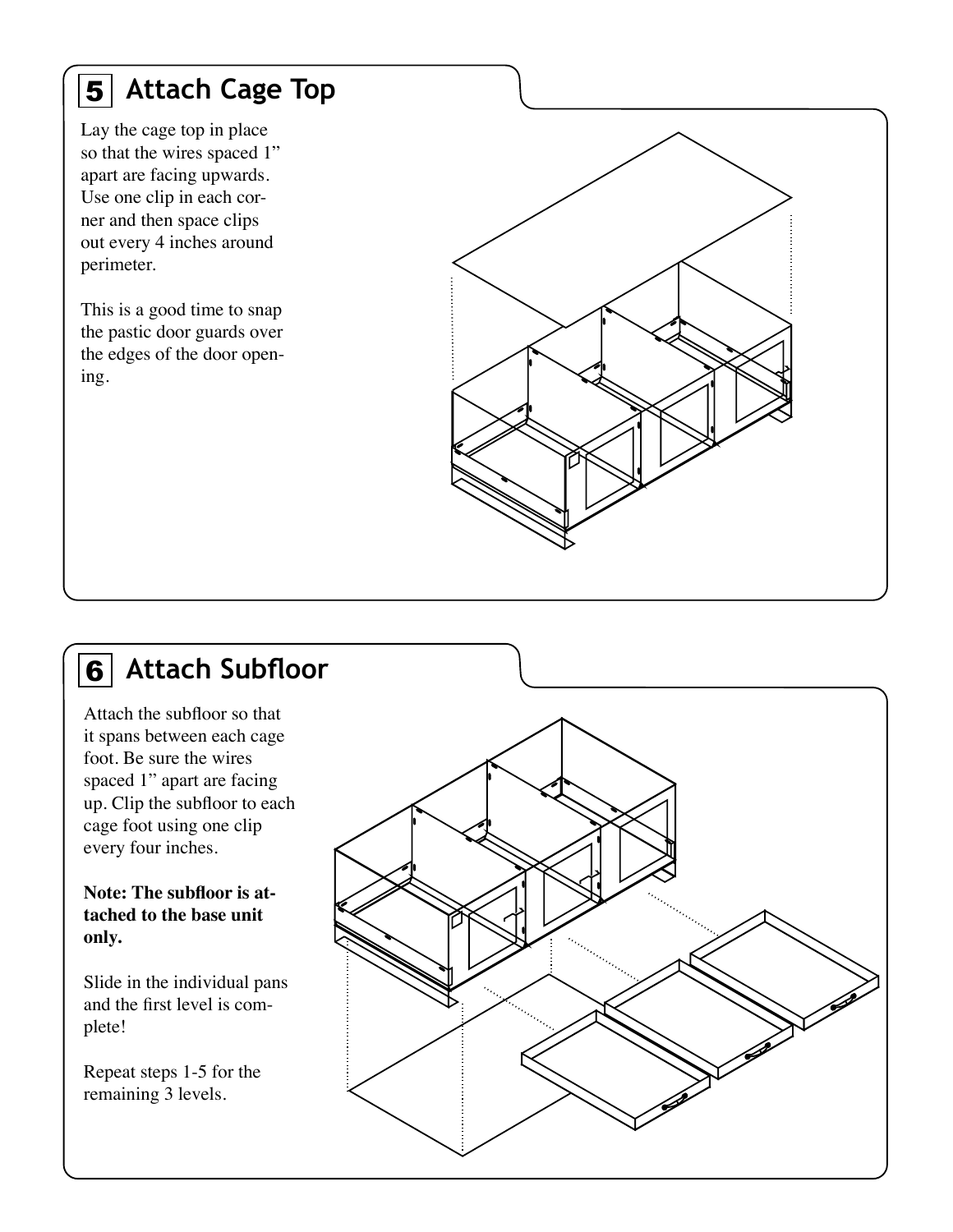### 7 **Setup Cage Frame**

Place frame cross members between welded leg frames. The cross members will slide over the protrusions on each leg base. It is okay to tap on ends using a hammer. Allow extra space for cage to fit between legs. It is possible to tap on frames with a hammer afterwards for a snug fit.

![](_page_6_Figure_2.jpeg)

#### 8 **Bolt frame to base cage.**

Position cage so that it rests in cage frame. Adjust frame accordingly. Using the 12 furnished screws and hat nuts, bolt the cage to frame uprights as shown. The hat nut is placed inside the cage and grips the cage wire. You will need to remove the pans temporarily to access the bottom holes.

If you have ordered an optional caster wheel kit, insert the wheels posts into the frame uprights at this time.

![](_page_6_Figure_6.jpeg)